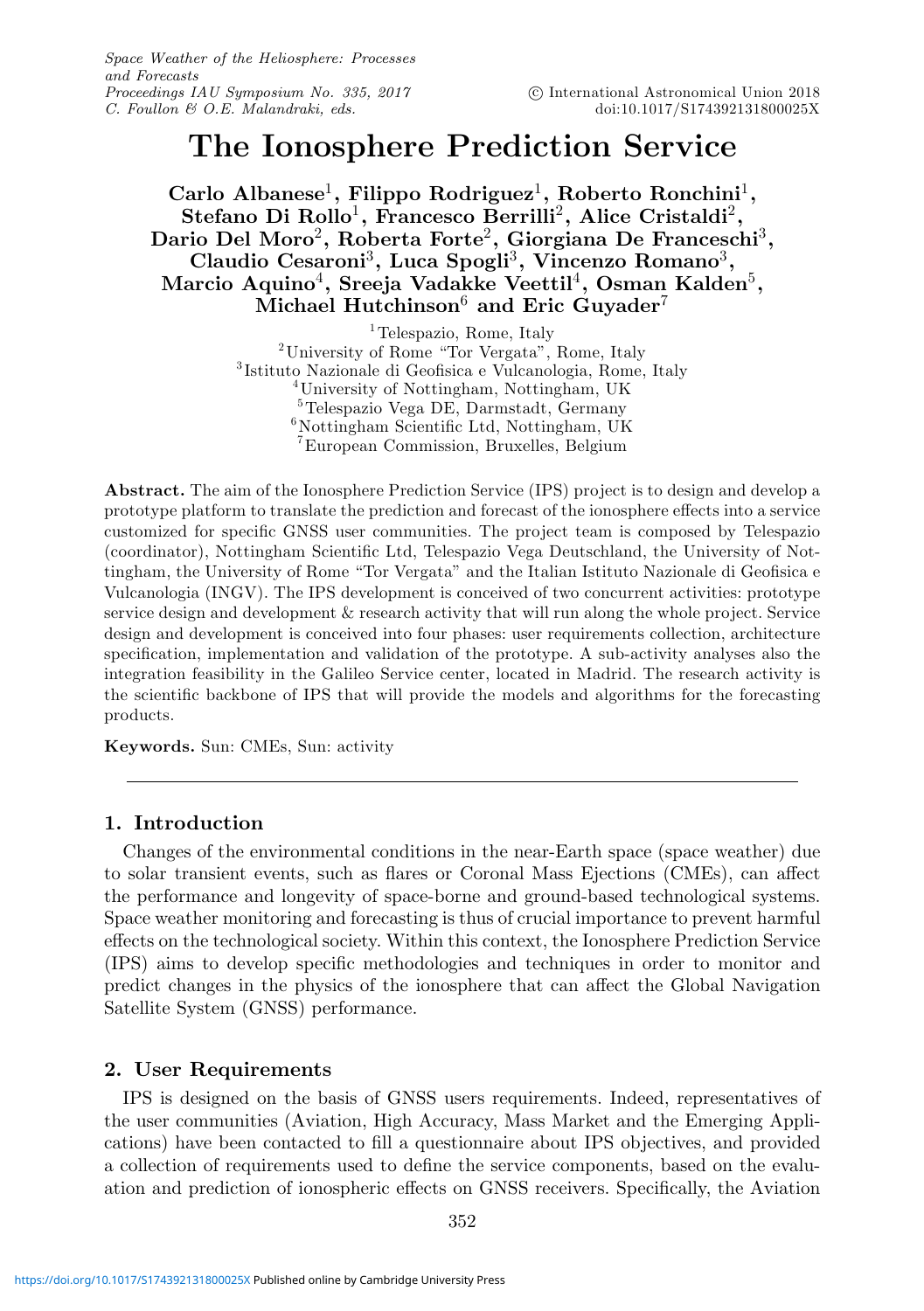community highlighted the importance of an ionospheric prediction service since GNSS is critical to performance-based navigation operations, including both en-route and runway approach operations. High Accuracy GNSS service providers expressed their need to account for ionospheric effects in order to achieve the levels of positioning accuracy required by their customers. Liability Critical Applications users stressed the consequences on navigation of undetected GNSS miss-performances, which can generate significant legal or economic consequences. Furthermore, Smart grids and Micro grids, where timing accuracy and continuity is more challenging, are particularly threatened by GNSS service outages. Finally, it is worth mentioning the impact of space weather on the financial services. Some operations in this sector depend on accurate timing, provided by GNSS and commonly used to generate time stamps for financial transactions.

All those infrastructures can be affected by ionospheric events.

#### **3. Sensor Networks**

High-quality data recorded from both ground-based and satellite-based instruments allow to monitor and forecast the ionospheric changes and solar eruptive events.

We provide here a list of the sensor networks employed to monitor the ionospheric and near-Earth environment:

• The Ionospheric Scintillation Monitor Receivers (ISMR) network, composed by 12 GNSS stations with standard dual frequency receivers (NovAtel GSV4004) or with special scintillation high rate receivers (50 Hz Septentrio PolaRxS).

• The RING geodetic network, composed by  $\simeq$ 180 GPS dual-frequency receivers distributed over Italy. L1 and L2 signals from GPS satellites are acquired by RING receivers at 30 s sampling period and sent to 2 main servers located at INGV premises in Rome and Grottaminarda (in Southern Italy).

• GONG (Global Oscillation Network Group), managed by the National Solar Observatory (NSO), H-Alpha worldwide Network composed by 6 sites equipped with a Fourier tachometer.

• MOTH (Magneto-Optical filters at Two Heights), a 20 cm telescope equipped with 2K x 2K CMOS cameras providing magnetogram, intensity and velocity maps at two different layers of the solar atmosphere.

• HMI (Helioseismic and Magnetic Imager, Schou *et al.* 2012), an instrument designed to study oscillations and the magnetic field at the solar surface, aboard the SDO (Solar Dynamic Observatory, Pesnell et al. 2012) satellite.

• AIA (Atmospheric Imaging Assembly, Lemen et al. 2012), aboard the SDO, which observes the solar corona by taking images that span at least 1.3 solar diameters in multiple wavelengths, at a resolution of about 1 arcsec.

• LASCO (Large Angle and Spectrometric Coronagraph, Brueckner *et al.* 1995), one of the instruments aboard the Solar and Heliospheric Observatory satellite, which consists of three solar coronagraphs with three nested fields of view.

• PAMELA (Payload for Antimatter Matter Exploration and Light-nuclei Astrophysics) satellite-borne experiment, which has been measuring particle (100 MeV - 100 GeV) fluxes in polar orbit. Due to the unavailability of PAMELA data since the beginning of 2017, the project will continue using the GOES-13 satellite proton fluxes.

#### **4. Research Activities**

Current studies related to flares and CMEs predictions, ionospheric changes and disturbances are carried out by the University of Rome "Tor Vergata" (flare, CME and energetic